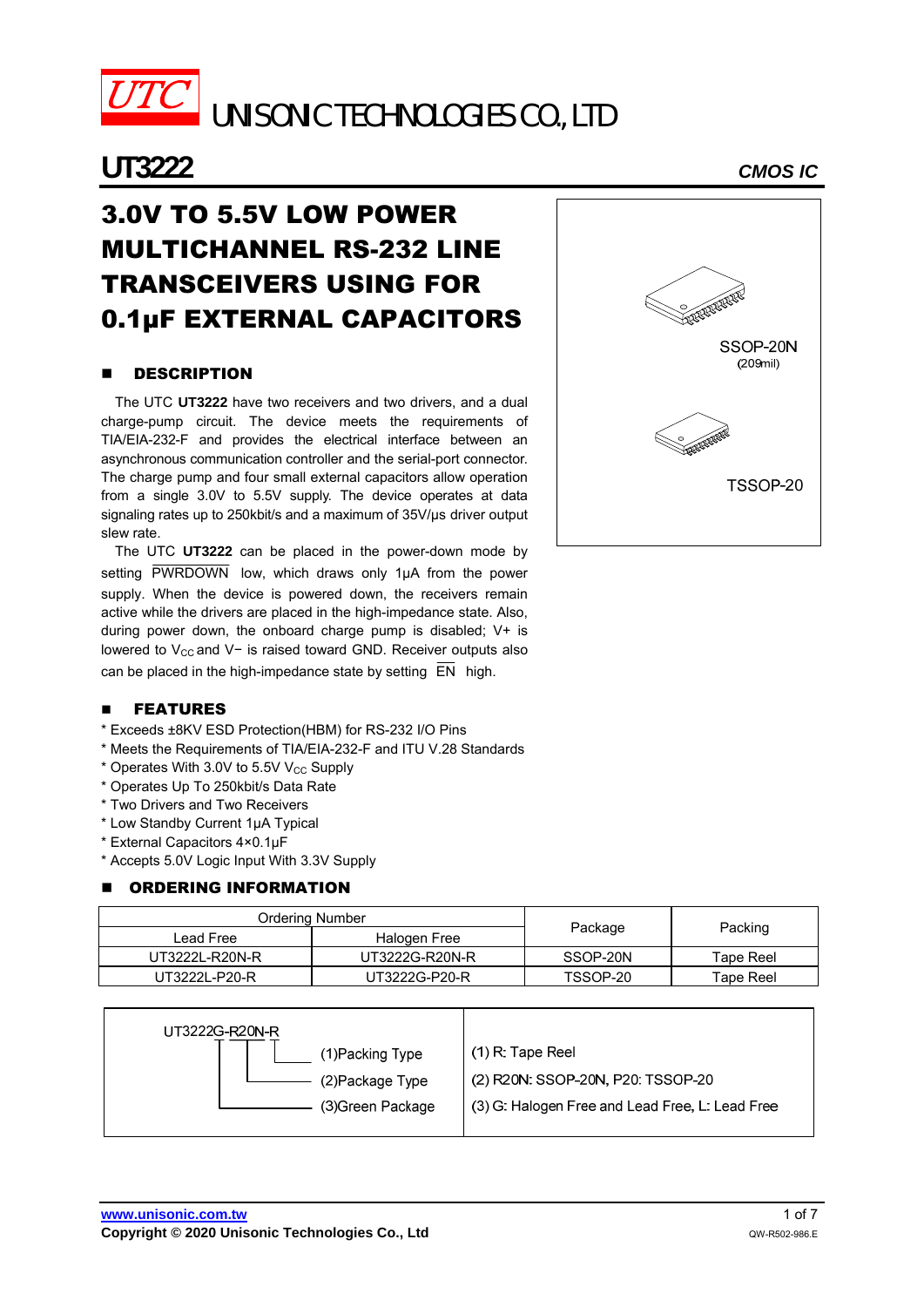## **NARKING**



## **PIN CONFIGURATION**



## **PIN DESCRIPTION**

| PIN NO.         | <b>PIN NAME</b>   | <b>DESCRIPTION</b>                                         |  |  |  |
|-----------------|-------------------|------------------------------------------------------------|--|--|--|
|                 | <b>EN</b>         | Receiver Enable, Active low.                               |  |  |  |
| $\overline{2}$  | $C1+$             | Positive Terminal of Voltage-Doubler Charge-Pump Capacitor |  |  |  |
| 3               | V+                | +5.5V Generated by the Charge Pump                         |  |  |  |
| 4               | $C1-$             | Negative Terminal of Voltage-Doubler Charge-Pump Capacitor |  |  |  |
| 5               | $C2+$             | Positive Terminal of Inverting Charge-Pump Capacitor       |  |  |  |
| 6               | $C2-$             | Negative Terminal of Inverting Charge-Pump Capacitor       |  |  |  |
| 7               | V-                | -5.5V Generated by the Charge Pump                         |  |  |  |
| 8               | DOUT <sub>2</sub> | RS-232 Driver Outputs                                      |  |  |  |
| 9               | RIN <sub>2</sub>  | RS-232 Receiver Inputs                                     |  |  |  |
| 10              | ROUT <sub>2</sub> | <b>TTL/CMOS Receiver Outputs</b>                           |  |  |  |
| 11, 14          | NC.               |                                                            |  |  |  |
| 12 <sup>2</sup> | DIN <sub>2</sub>  | <b>TTL/CMOS Driver Inputs</b>                              |  |  |  |
| 13              | DIN <sub>1</sub>  | <b>TTL/CMOS Driver Inputs</b>                              |  |  |  |
| 15              | ROUT <sub>1</sub> | <b>TTL/CMOS Receiver Outputs</b>                           |  |  |  |
| 16              | RIN <sub>1</sub>  | RS-232 Receiver Inputs                                     |  |  |  |
| 17              | DOUT <sub>1</sub> | RS-232 Driver Outputs                                      |  |  |  |
| 18              | <b>GND</b>        | Ground                                                     |  |  |  |
| 19              | $V_{\rm CC}$      | +3.0V to +5.5V Supply Voltage                              |  |  |  |
| 20              | <b>PWRDOWN</b>    | Shutdown Control. Active low.                              |  |  |  |

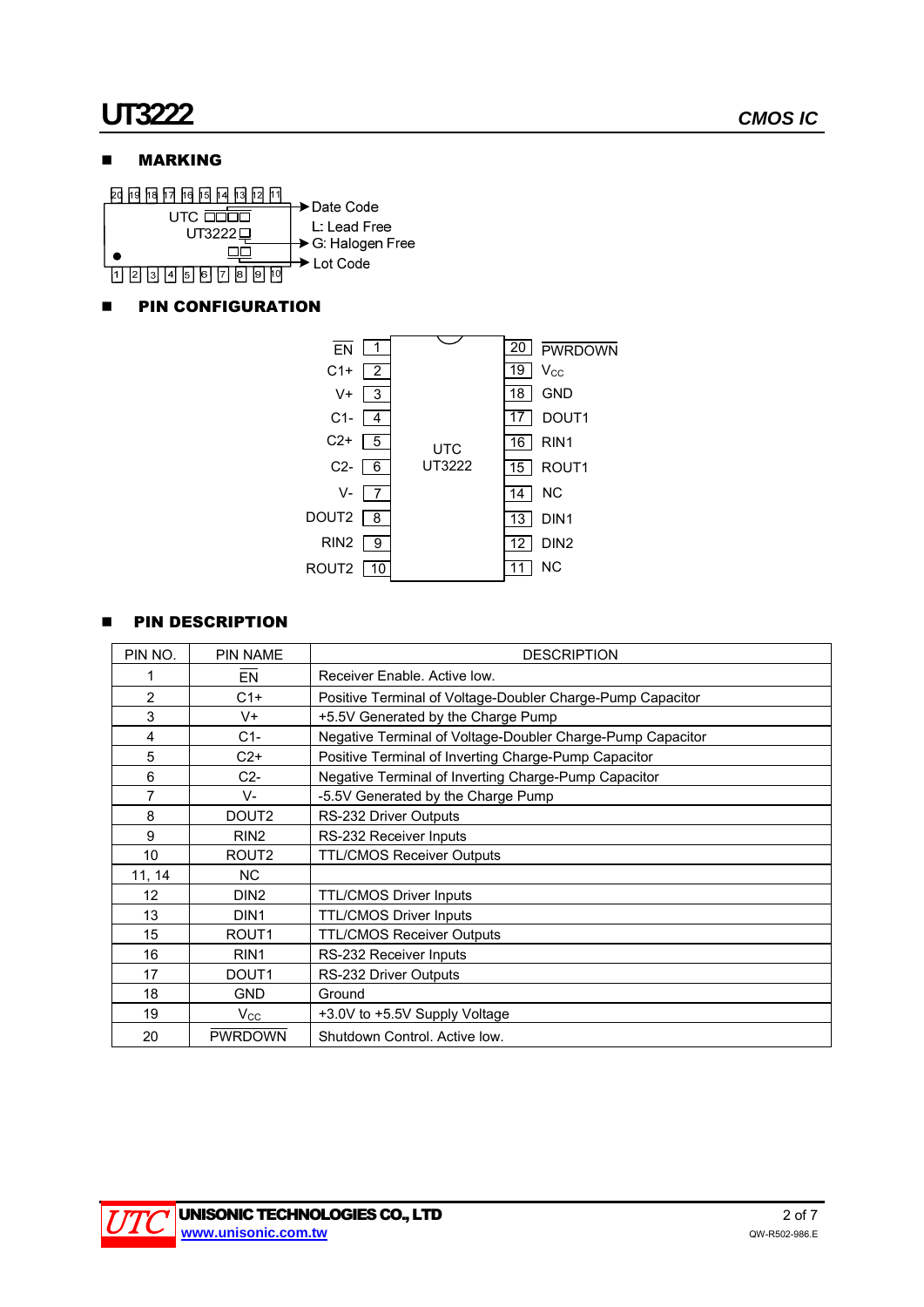## **FUNCTION TABLE**

#### For EACH DRIVER

| INPUTS (DIN) | INPUTS(PWRDOWN) | <b>OUTPUT DOUT</b> |
|--------------|-----------------|--------------------|
|              |                 |                    |
|              |                 |                    |
|              |                 |                    |

#### For EACH RECEIVER

| INPUTS(RIN) | INPUTS (EN) | <b>OUTPUT ROUT</b> |
|-------------|-------------|--------------------|
|             |             |                    |
|             |             |                    |
|             |             |                    |
| OPFN        |             |                    |

H=High Level, L=Low Level, X=Irrelevant, Z=High Impedance (off).

OPEN=Input disconnected or connected driver off.

## **BLOCK DIAGRAM**



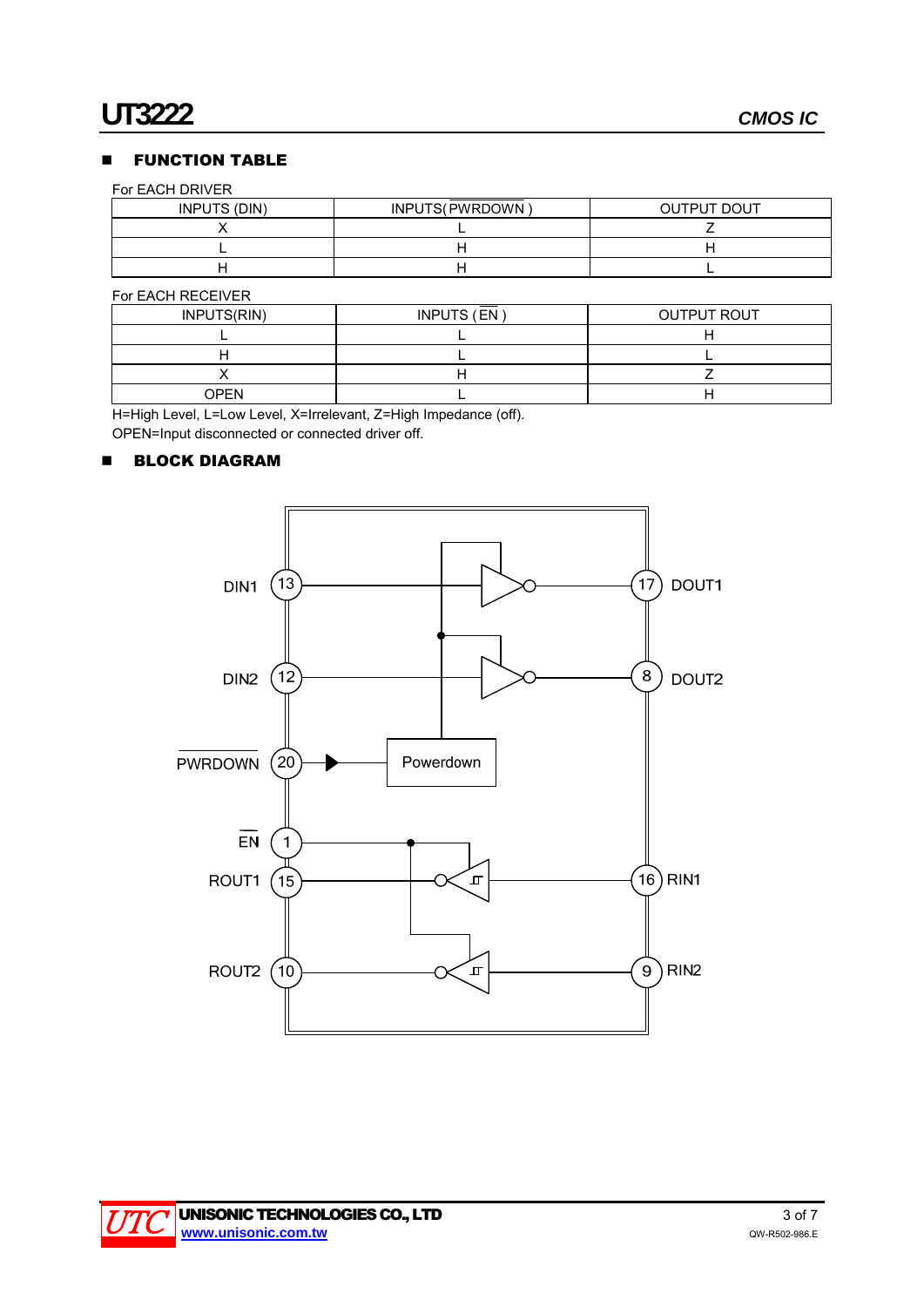### ABSOLUTE MAXIMUM RATING [Over operating free-air temperature range (unless otherwise noted)]

| <b>PARAMETER</b>                              |                      | <b>SYMBOL</b>             | <b>RATINGS</b>               | UNIT |
|-----------------------------------------------|----------------------|---------------------------|------------------------------|------|
| Supply Voltage Range                          |                      | $V_{\rm CC}$              | $-0.3 - +6.0$                |      |
| Positive Output Supply Voltage Range (Note 2) |                      | V+                        | $-0.3 - +7.0$                |      |
| Negative Output Supply Voltage Range (Note 2) |                      | V-                        | $+0.3 - -7.0$                |      |
| Supply Voltage Difference (Note 2)            |                      | $V + - V -$               | $+13$                        |      |
| Input Voltage                                 | Drivers, EN, PWRDOWN | $V_{IN}$                  | $-0.3 - +6.0$                | v    |
|                                               | <b>Receivers</b>     |                           | $-25 \sim +25$               |      |
|                                               | <b>Drivers</b>       |                           | $-13.2 - +13.2$              |      |
| Output Voltage<br><b>Receivers</b>            |                      | <b>VOUT</b>               | $-0.3 \sim V_{\rm CC} + 0.3$ |      |
| <b>Operating Virtual Junction Temperature</b> |                      | $T_{\rm J}$               | $+150$                       | °C   |
| Storage Temperature                           |                      | $\mathsf{T}_{\text{STG}}$ | $-65 - + 150$                | °C   |

Notes: 1. Absolute maximum ratings are those values beyond which the device could be permanently damaged. Absolute maximum ratings are stress ratings only and functional device operation is not implied.

2. All voltages are with respect to network GND.

## **THERMAL DATA**

| -----                         | <b>N/IH</b> | ֿ         | $\cdots$<br>ч. |
|-------------------------------|-------------|-----------|----------------|
| ibient<br>l Junc<br>τc<br>яюн | UJA         | n٢<br>ิษเ |                |

## **RECOMMENDED OPERATING CONDITIONS** (See Note & Table 1)

| <b>PARAMETER</b>                              | <b>SYMBOL</b>    | TEST CONDITIONS                        | <b>MIN</b> | TYP | <b>MAX</b> | <b>UNIT</b> |
|-----------------------------------------------|------------------|----------------------------------------|------------|-----|------------|-------------|
|                                               |                  | $V_{CC} = 3.3V$                        | 3.0        | 3.3 | 3.6        | V           |
| Supply Voltage                                | $V_{\rm CC}$     | $V_{CC} = 5.0V$                        | 4.5        | 5.0 | 5.5        | v           |
| Driver and Control High-level Input           |                  | $V_{CC} = 3.3V$                        | 2.0        |     |            | v           |
| Voltage                                       | Vıн              | EN, PWRDOWN<br>DIN.<br>$V_{CC} = 5.5V$ | 2.4        |     |            |             |
| Driver and Control Low-level Input<br>Voltage | Vıl              | DIN. EN. PWRDOWN                       |            |     | 0.8        | v           |
| Driver and Control Input Voltage              | V <sub>IN</sub>  | DIN, EN, PWRDOWN                       |            |     | 5.5        | V           |
| Receiver Input Voltage                        | V <sub>rin</sub> |                                        | $-25$      |     | 25         | V           |
| <b>Operating Free-Air Temperature</b>         | $T_A$            |                                        | 0          |     | 70         | °C          |

Notes: Test conditions are C1~C4=0.1µF at V<sub>CC</sub>=3.3V±0.3V; C1=0.047µF, C2~C4=0.33µF at V<sub>CC</sub>=5.0V±0.5V.

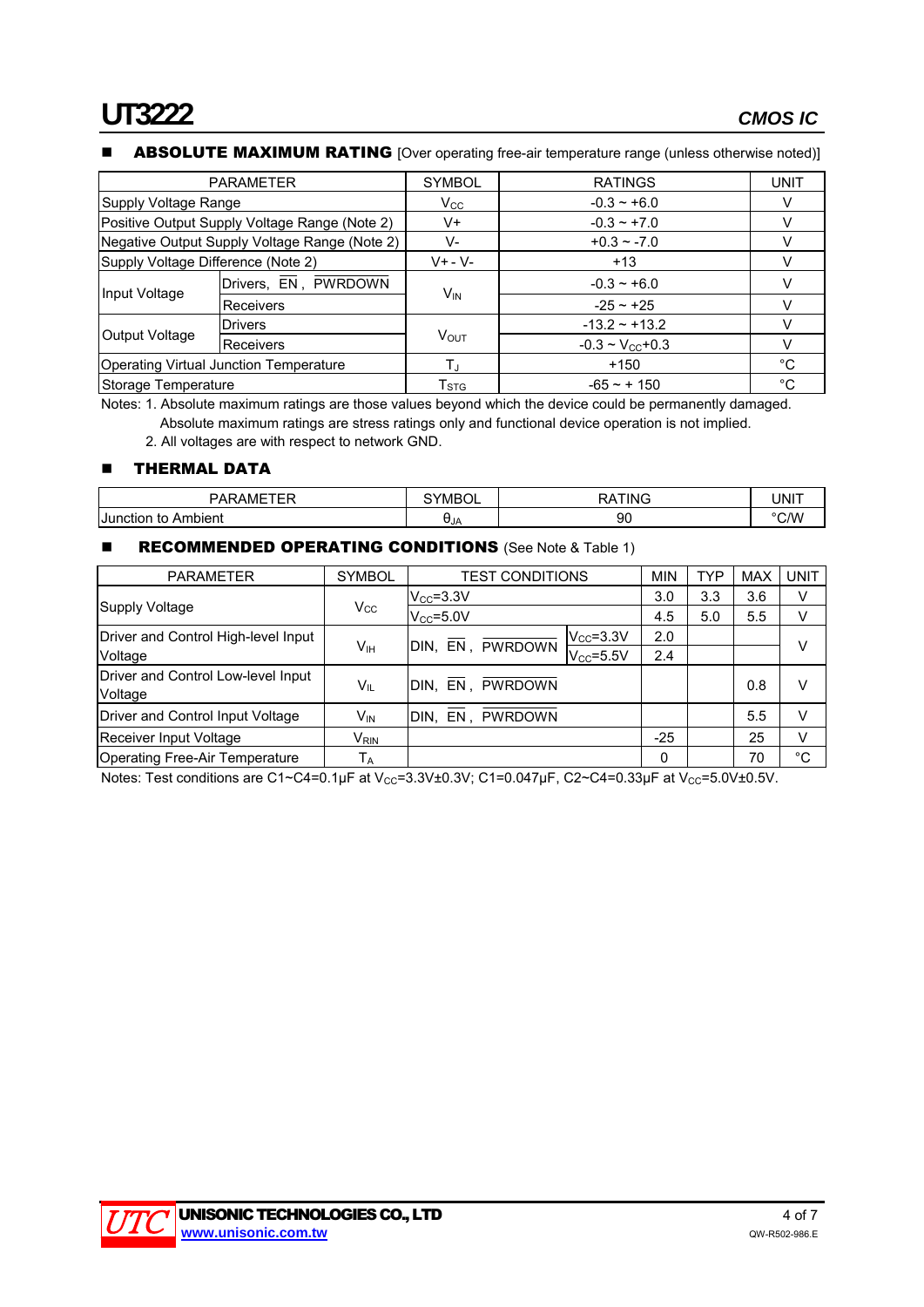#### **ELECTRICAL CHARACTERISTICS** [(over recommended ranges of supply voltage and operating free-air temperature (unless otherwise noted) (see Note 3 & Table 1)]

| <b>PARAMETER</b>                    | <b>SYMBOL</b>          | <b>TEST CONDITIONS</b>                             | <b>MIN</b>     | <b>TYP</b><br>(Note 1) | <b>MAX</b> | <b>UNIT</b> |
|-------------------------------------|------------------------|----------------------------------------------------|----------------|------------------------|------------|-------------|
| Input Leakage Current               | $I_{IN}$               | (EN, PWRDOWN)                                      |                | ±0.01                  | ±1         | μA          |
| <b>Supply Current</b>               |                        | No load, PWRDOWN at V <sub>CC</sub>                |                | 0.3                    | 1.0        | mA          |
| Supply Current (Powered Off)        | $_{\rm lcc}$           | No load, PWRDOWN at GND                            |                | 1.0                    | 10         | μA          |
| <b>DRIVER SECTION</b>               |                        |                                                    |                |                        |            |             |
| High-Level Output Voltage           | $V_{OH}$               | DOUT at $RL = 3k\Omega$ to GND, DIN=GND            | $+5.0$         | $+5.4$                 |            | V           |
| Low-Level Output Voltage            | $V_{\Omega}$           | DOUT at RL=3k $\Omega$ to GND, DIN=V <sub>CC</sub> | $-5.0$         | $-5.4$                 |            | $\vee$      |
| High-Level Input Current            | I <sub>ОН</sub>        | $V_I = V_{CC}$                                     |                | ±0.01                  | ±1         | μA          |
| Low-Level Input Current             | $I_{OL}$               | V <sub>I</sub> at GND                              |                | ±0.01                  | ±1         | μA          |
| <b>Short-Circuit Output Current</b> |                        | $V_{CC}$ =3.6V, $V_{OUT}$ =0V                      |                | ±35                    | ±60        | mA          |
| (Note 2)                            | $I_{OS}$               | $V_{CC}$ =5.5V, $V_{OUT}$ =0V                      |                | ±35                    | ±60        | mA          |
| <b>Output Resistance</b>            | $r_{\rm O}$            | $V_{CC}$ , V+ and V- = 0V, $V_{OUT} = \pm 2.0V$    | 300            | 10M                    |            | Ω           |
|                                     | $I_{\text{OFF}}$       | PWRDOWN = GND, $V_{CC}$ =3.0V~3.6V,                |                |                        |            |             |
|                                     |                        | $V_{\text{OUT}} = \pm 12V$                         |                |                        | ±25        | μA          |
| Output Leakage Current              |                        | PWRDOWN = GND, $V_{CC}$ =4.5V~5.5V,                |                |                        | ±25        | μA          |
|                                     |                        | $V_{\text{OUT}} = \pm 10V$                         |                |                        |            |             |
| <b>RECEIVER SECTION</b>             |                        |                                                    |                |                        |            |             |
| High-Level Output Voltage           | $V_{OH}$               | $IOH=-1.0mA$                                       | $V_{CC}$ -0.6V | $V_{CC}$ - 0.1V        |            | $\vee$      |
| Low-Level Output Voltage            | $V_{OL}$               | $I_{OL} = 1.6mA$                                   |                |                        | 0.4        | $\vee$      |
| Positive-Going Input Threshold      |                        | $\rm V_{CC}$ =3.3V                                 |                | 1.5                    | 2.4        | V           |
| Voltage                             | $V_{IT+}$              | $V_{CC}$ =5.0V                                     |                | 1.9                    | 2.5        | $\vee$      |
| Negative-Going Input                |                        | $V_{CC} = 3.3V$                                    | 0.6            | 1.2                    |            | $\vee$      |
| <b>Threshold Voltage</b>            | $V_{IT}$               | $V_{CC} = 5.0V$                                    | 0.8            | 1.5                    |            | V           |
| Input Hysteresis                    | <b>V<sub>HYS</sub></b> | $V_{IT+}$ ~ $V_{IT-}$                              |                | 0.3                    |            | $\vee$      |
| Output Leakage Current              | $I_{\text{OFF}}$       | $EN=V_{CC}$                                        |                | ±0.05                  | ±10        | μA          |
| Input Resistance                    | $R_{I}$                | $V_1 = \pm 3.0 V \sim \pm 25 V$                    | 3              | 5                      | 7          | kΩ          |

Notes: 1. All typical values are at  $V_{CC}=3.3V$  or  $V_{CC}=5.0V$ , and  $T_A=25^{\circ}C$ .

2. Short-circuit durations should be controlled to prevent exceeding the device absolute power-dissipation ratings, and not more than one output should be shorted at a time.

3. Test conditions are C1~C4=0.1µF at V<sub>CC</sub>=3.3V±0.3V; C1=0.047µF, C2~C4=0.33µF at V<sub>CC</sub>=5.0V±0.5V.

4. Pulse skew is defined as |t<sub>PLH</sub>-t<sub>PHL</sub>| of each channel of the same device.

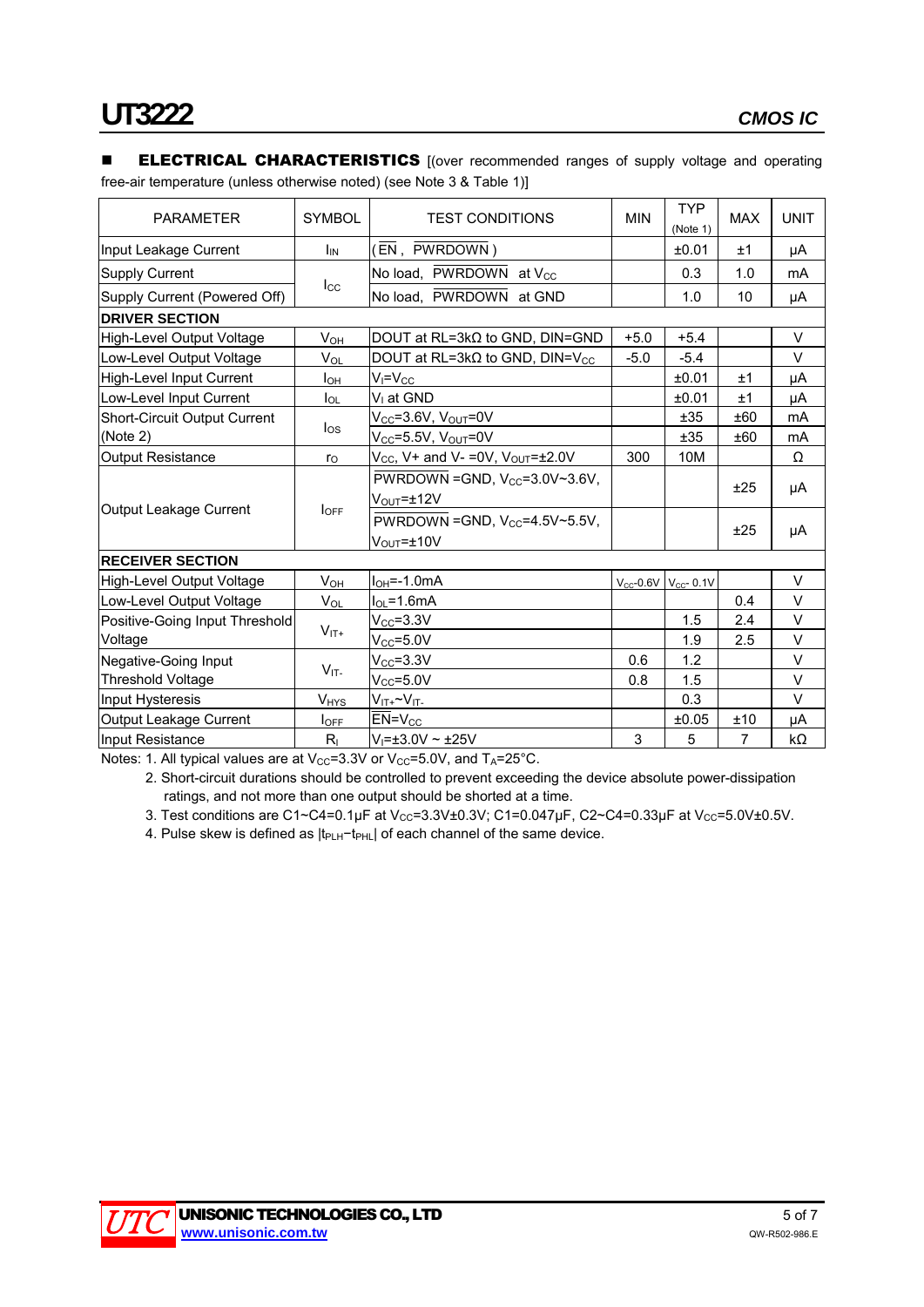#### **SWITCHING CHARACTERISTICS** [over recommended ranges of supply voltage and operating free-air temperature (unless otherwise noted) (see Note 3 and Table 1)]

| <b>PARAMETER</b>                                     | <b>SYMBOL</b>    | <b>TEST CONDITIONS</b>                                               |                                                               | <b>MIN</b> | <b>TYP</b><br>(Note 1) | <b>MAX</b> | <b>UNIT</b> |
|------------------------------------------------------|------------------|----------------------------------------------------------------------|---------------------------------------------------------------|------------|------------------------|------------|-------------|
| <b>DRIVER SECTION</b>                                |                  |                                                                      |                                                               |            |                        |            |             |
| Maximum Data Rate                                    |                  | $C_L$ =1000pF, R <sub>L</sub> =3k $\Omega$ , One Driver<br>Switching |                                                               | 150        | 250                    |            | Kbit/s      |
| Pulse Skew (Note 4)                                  | $t_{SK(p)}$      |                                                                      | $C_L$ =220pF~2500pF, R <sub>L</sub> =3k $\Omega$ ~7k $\Omega$ |            | 300                    |            | ns          |
|                                                      | SR(tr)           |                                                                      | $R_L = 3k\Omega \sim 7k\Omega$ , $ C_L = 220pF \sim 1000pF $  | 5          |                        | 35         |             |
| Slew Rate, Transition Region                         |                  | $V_{CC} = 3.3V$                                                      | $C_L = 220pF - 2500pF$                                        | 3          |                        | 35         | $V/\mu s$   |
| <b>RECEIVER SECTION</b>                              |                  |                                                                      |                                                               |            |                        |            |             |
| Propagation Delay Time, Low-<br>to High-Level Output | $t_{PLH}$        | $C_1 = 150pF$                                                        |                                                               |            | 300                    |            | ns          |
| Propagation Delay Time, High-<br>to Low-Level Output | t <sub>PHL</sub> | $C_1 = 150pF$                                                        |                                                               |            | 300                    |            | ns          |
| Output Enable Time                                   | $t_{EN}$         | $C_L$ =150pF, R <sub>L</sub> =3k $\Omega$                            |                                                               |            | 200                    |            | ns          |
| Output Disable Time                                  | t <sub>DIS</sub> | $C_L = 150pF$ , $R_L = 3k\Omega$                                     |                                                               |            | 200                    |            | ns          |
| Pulse Skew (Note 4)                                  | $t_{SK(P)}$      | $ t_{\text{PLH}}-t_{\text{PHL}} $                                    |                                                               |            | 300                    |            | ns          |

Notes: 1. All typical values are at  $V_{CC}=3.3V$  or  $V_{CC}=5.0V$ , and  $T_A=25^{\circ}$ C.

2. Short-circuit durations should be controlled to prevent exceeding the device absolute power-dissipation ratings, and not more than one output should be shorted at a time.

3. Test conditions are C1~C4=0.1µF at V<sub>CC</sub>=3.3V±0.3V; C1=0.047µF, C2~C4=0.33µF at V<sub>CC</sub>=5.0V±0.5V.

4. Pulse skew is defined as |t<sub>PLH</sub>-t<sub>PHL</sub>| of each channel of the same device.